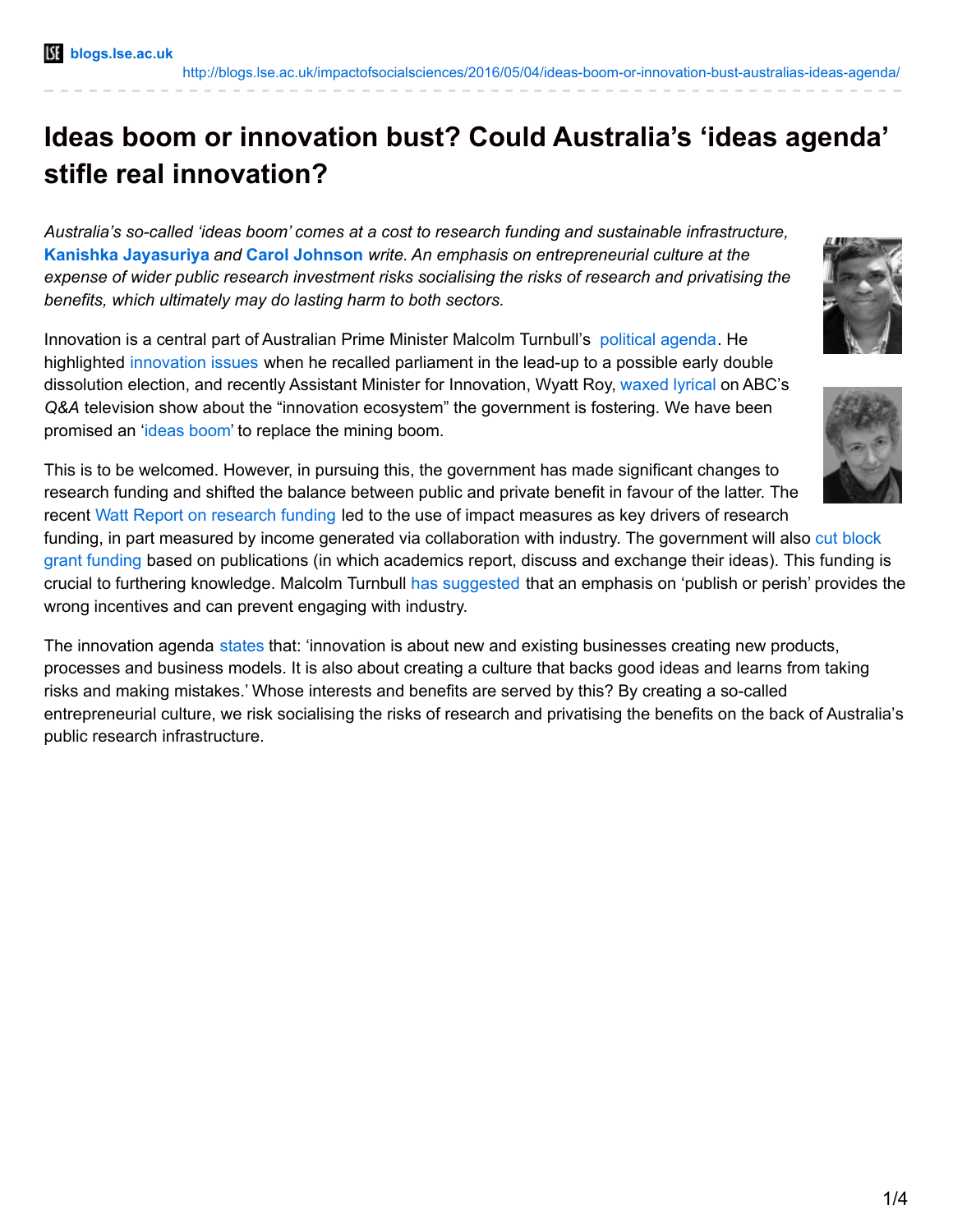"By creating a so-called entrepreneurial culture, we risk socialising the risks of research and privatising the benefits..."

## - Kanishka Jayasuriya and Carol Johnson

The Watt Report assumes a lethargic public sector and an innovative private sector, whose research and development (R&D) efforts benefit from linkages between private sector – the small tech start-ups – and the public sector. Yet the evidence indicates otherwise. In Australia, the research intensity of business spending trails the OECD average, let alone the leaders in R&D. In contrast, the research intensity of higher [education](http://www.industry.gov.au/Office-of-the-Chief-Economist/Publications/Documents/Australian-Innovation-System/Australian-Innovation-System-Report-2015.pdf) is above OECD levels.

There is an ideological edge to this new agenda that sees the private sector as the key driver of innovation, with Silicon Valley firms often used as examples of thriving entrepreneurial start-ups. However, many of those technologies would not have been possible without the substantial investment of the US government in the basic sciences and public research infrastructure.

Moreover, as science policy researchers, including the recent work of Mariana [Mazzucato](http://marianamazzucato.com/) have shown, the assumption of thriving entrepreneurial start-ups is more ideological myth than [reality](http://www.economist.com/news/business/21584307-new-book-points-out-big-role-governments-play-creating-innovative-businesses). In reality, most research and development is undertaken by large firms, and Australia's large firms – many in the mining and agricultural sector – have not been big spenders on R&D. Added complications to private sector research funding stem from short-term decision-making – driven by the financialisation of the economy and concern over shareholder value – that can be a powerful factor in preventing increased R&D funding.

The assumption that the private sector's research intensity can simply be enhanced through policy tweaking of the funding system owes more to ideological beliefs in the innovative capacity of market forces than strong evidence. Shifting the balance between the public and private sector may do harm to innovation across both sectors.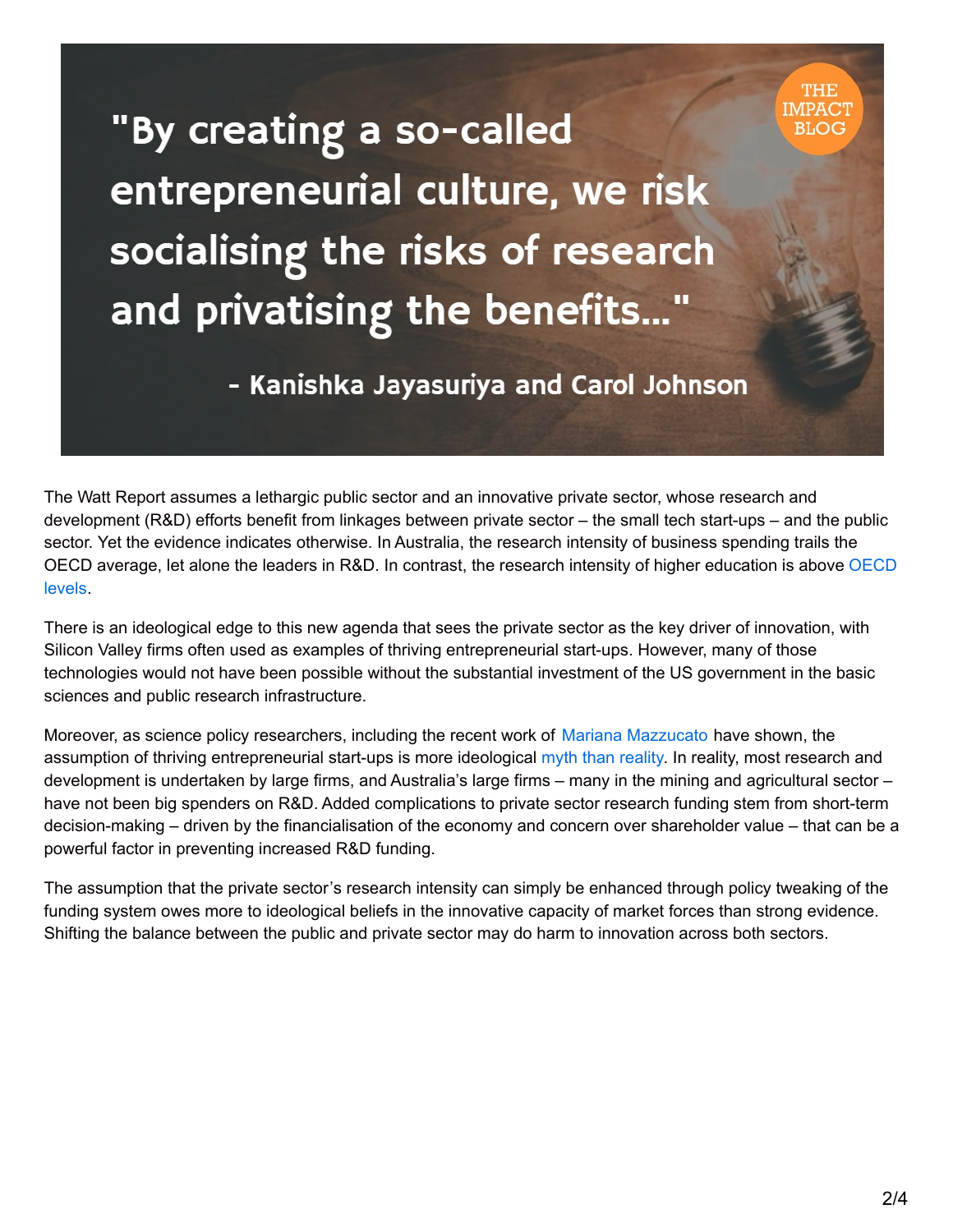

## **Image credit: [Jarmolouk](https://pixabay.com/en/business-innovation-money-icon-561387/) (Pixabay Public Domain)**

In this context, it is concerning that public investment in the higher education sector is declining. A key problem is the low funding of the indirect cost of research — as low as 22.5 cents in the dollar — which contrasts unfavourably with leading OECD countries. In the UK, for example, there is substantially more funding of the full cost of research than in Australia. The European Commission framework program requires full costs for its research funding, and Australia does not fare well in comparison with the EU. In Germany, strong investment in public research infrastructure drives innovation across the economy, and in Asia, countries such as Korea and China are making substantial investments in public research capacity. The Watt report fails to address the pivotal issue of funding the indirect cost of research for universities.

This agenda will have a particularly deleterious effect on the social sciences. There is a narrow understanding of 'industry' that does not reflect the diverse industries that make up a successful 21st Century economy. For example, issues around the broad service industries sector, including aged care, and 'cultural' industries, are increasingly important in the emerging post-industrial capitalist economy. It is striking that the various policy documents have no definition of "industry". A broad definition of industry encourages a much wider cross-section of academics from different disciplines (including the humanities) to gauge their contribution.

This crystallizes core concerns about an agenda that marginalises the public benefits of research. For example, social science research can help to understand the market for Australian-produced food and beverages among the Chinese middle class, that is partly driven by Chinese consumers' concern over the lax nature/ implementation of Chinese food regulation. Social science research can identify the areas of concern, analyse why that implementation is lax, and whether it is likely to change. The same is true over the impact of India's tariff, taxation regime and food labelling laws on Australian wine exports. Similarly, social science research can throw light on whether [Australian](http://www.austrade.gov.au/Australian/Export/Export-markets/Countries/India/Industries/food-and-beverage) consumers are resistant to genetically modified products, or products that include nanotechnology; or can enable an understanding of the economic and social impacts of the increased introduction of robotics and 3D printing.

Humanities research can contribute to enhancing our cultural industries, while social science research can contribute to the understanding of national and international economic factors, social attitudes, and governance regimes that influence industrial development. Yet this is largely ignored in current government policies.

The [consequence](https://mises.org/library/cultural-and-political-consequences-fiat-money-0) of this agenda is to establish a regulatory framework for research funding, creating the fiat